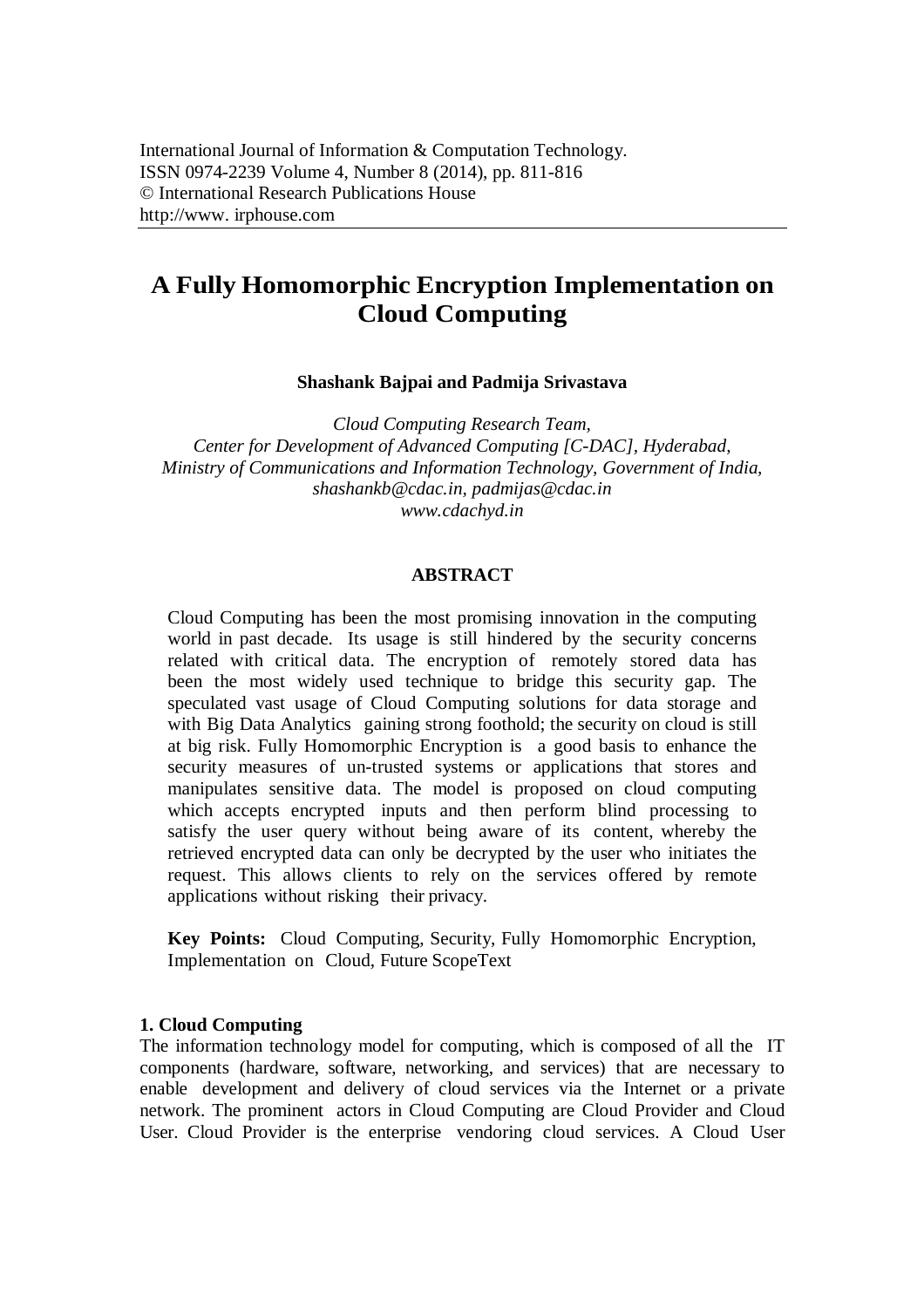can vary from organisations, educational institutes to individuals utilising the cloud services. This definition has no notion of security for data in the cloud computing even if it's a very new. There is a necessity for security, confidentiality and visibility with respect to the current cloud providers. Provide Infrastructure as Service (IaaS), Platform as a Service (PaaS) or Software as a Service (SaaS) is not sufficient if the provider of the Cloud does not guaranty a better security and confidentiality of customer data. Cloud providers like: IBM, Google and Amazon use the virtualization in their Cloud platform, and in the same machine can coexist the storage space and treatment virtualized which belong to the concurrent enterprises. The aspect of security and confidentiality must intervene to protect the data from each of the enterprises.

## **2. Cloud Security**

At present both in Public Cloud and Private Cloud; security ensures to encrypt the data stored. Also it is very easy to have secure transmission from a local machine to a cloud data store. The stored data being encrypted and the channel of data transmission well secured with key exchanges. But actually performing computations on that data stored in the cloud requires decrypting it first; this makes critical data available to the cloud provider. Data Mining and other Data Analysis onto the Encrypted Database is a far distant thing to achieve by using encryption standards available. The proposal here is to encrypt data before sending to the cloud providers. Thereby to enable a cloud computing vendor to perform computations on clients' data at their request, such as analyzing sales patterns, without exposing the original data. To achieve this it is also necessary to hold the cryptosystems based on Homomorphic Encryption either a Fully Homomorphic Encryption (FHE) or Somewhat Homomorphic Encryption (SHE).

### **3. Homomorphic Cryptosystems**

They are ones where mathematical operations on the ciphertext have regular effects on the plaintext. A very simple demonstration of the mathematical consistency required: A user sends a request to add the numbers 1 and 2, which are encrypted to become the numbers 33 and 54, respectively. The server in the cloud processes the sum as 87, which is downloaded from the cloud and decrypted to the final answer, 3.A normal symmetric cipher -- DES, AES is not homomorphic. The RSA algorithm is homomorphic but only with respect to multiplication*.*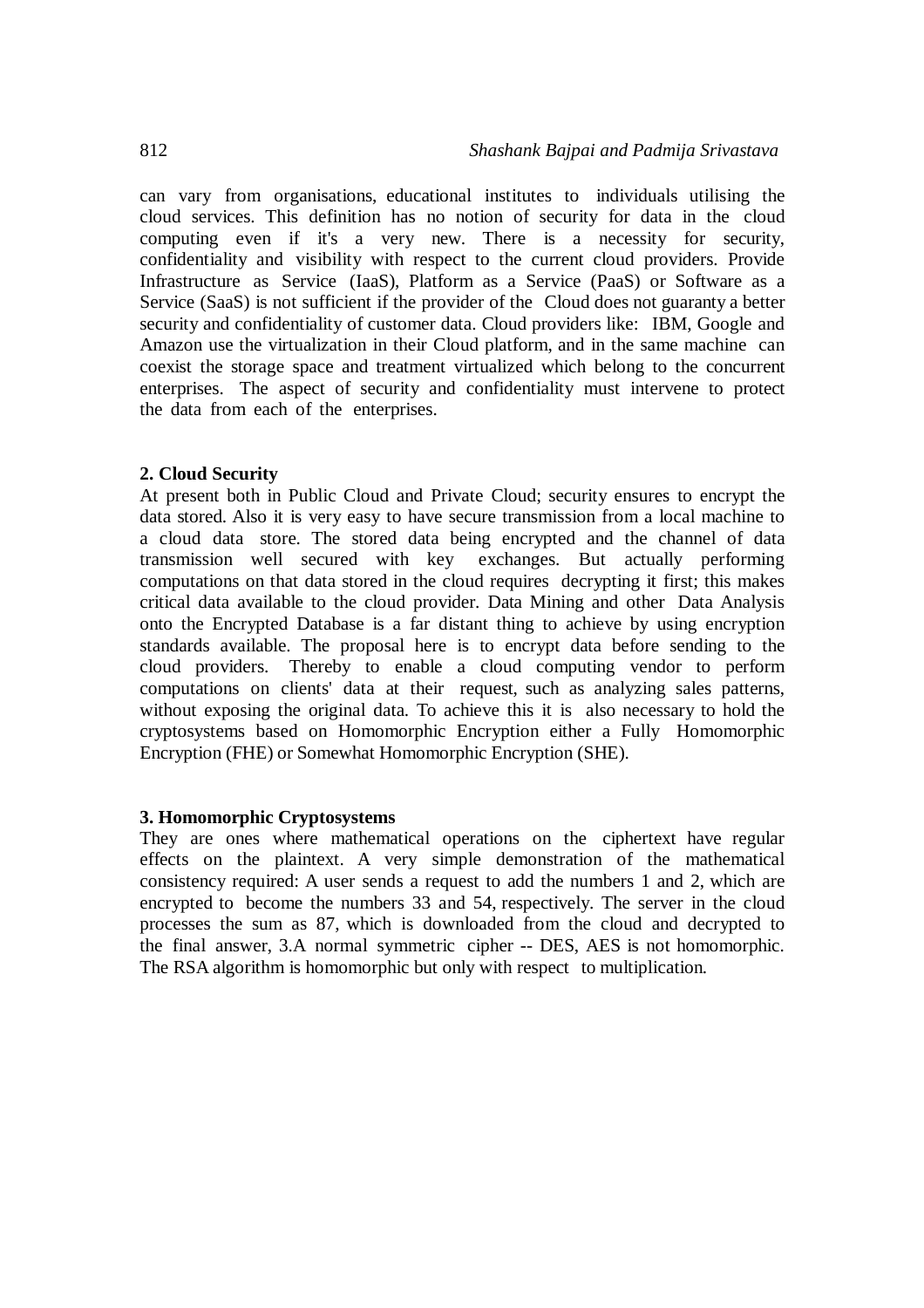

**Figure 1***. A string concat example of Homomorphic Encryption*

At first, the notion of processing data without having access to it may seem paradoxical, even logically impossible.To convince you that there is no fallacy, and to give you some intuition about the solution, let us consider an analogous problem in the physical world. Sita owns a jewelry store. She has raw precious materials gold, diamonds, silver, etc. She wants her workers to assemble into intricately designed rings and necklaces. But she distrusts her workers and assumes that they will steal her jewels if given the opportunity. In other words, she wants her workers to process the materials into finished pieces, without giving them access to the materials. For that she uses a transparent impenetrable glovebox, secured by a lock for which only she has the key. She puts the raw precious materials inside the box, locks it, and gives it to a worker. Using the gloves, the worker assembles the ring or necklace inside the box. Since the box is impenetrable, the worker cannot get to the precious materials, and ures he might as well return the box to Sita, with the finished piece inside. Sita unlocks the box with her key and extracts the ring or necklace. In short, the worker processes the raw materials into a finished piece, without having true access to the materials. Of course, Sita's jewelry store is only an analogy.

#### **4. Implementation of FHE**

In 2009 Craig Gentry of IBM has proposed the first encryption system "Fully Homomorphic" that evaluates an arbitrary number of additions and multiplications and thus calculate any type of function on encrypted data. The internal working of this adds another layer of encryption every few steps and uses an encrypted key to unlock the inner layer of scrambling. This decryption "refreshes" the data without exposing it, allowing an infinite number of computations on the same.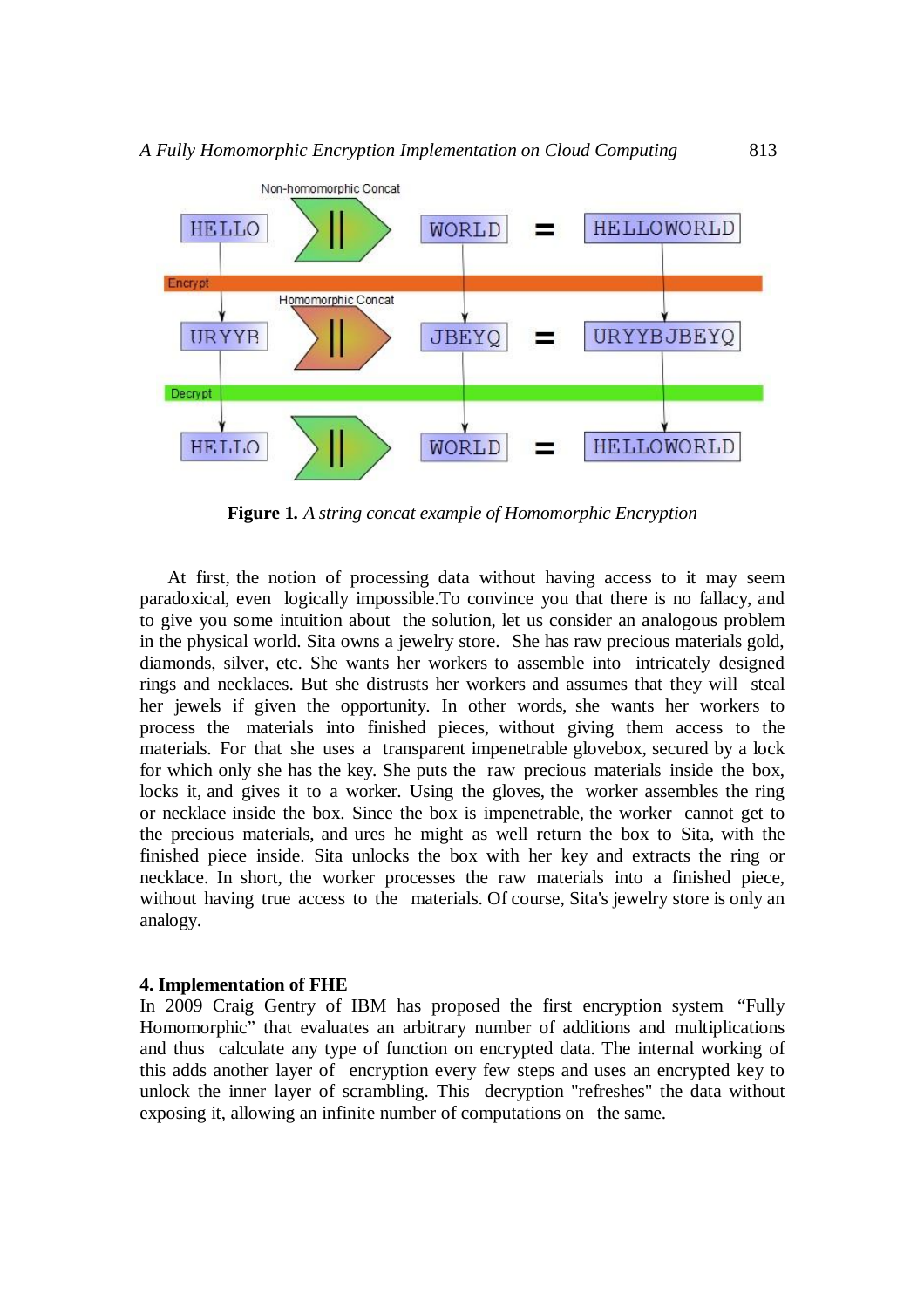

**Figure 2.** *Craig Gentry implementation of FHE.*

## **5. FHE on Cloud**

The application of fully Homomorphic encryption is an important brick in Cloud Computing Security; more generally, outsourcing of the calculations on confidential data to the Cloud server is possible, keeping the secret key that can decrypt the result of calculation. In our implementation, we analyze the performance of existing homomorphic encryption cryptosystems, and are working on a virtual platform as a Cloud server, a VPN network that links the Cloud with the customer, and then simulating different scenarios. For example a Database-Server communicating with Client using FHE Cryptosystem is as shown in the figure below*.*



**Figure 3.** *A Database-Sever & Client implementing Homomorphic Encyption*

On similar lines; the Cloud Computing scenario can be illustrated as below*:*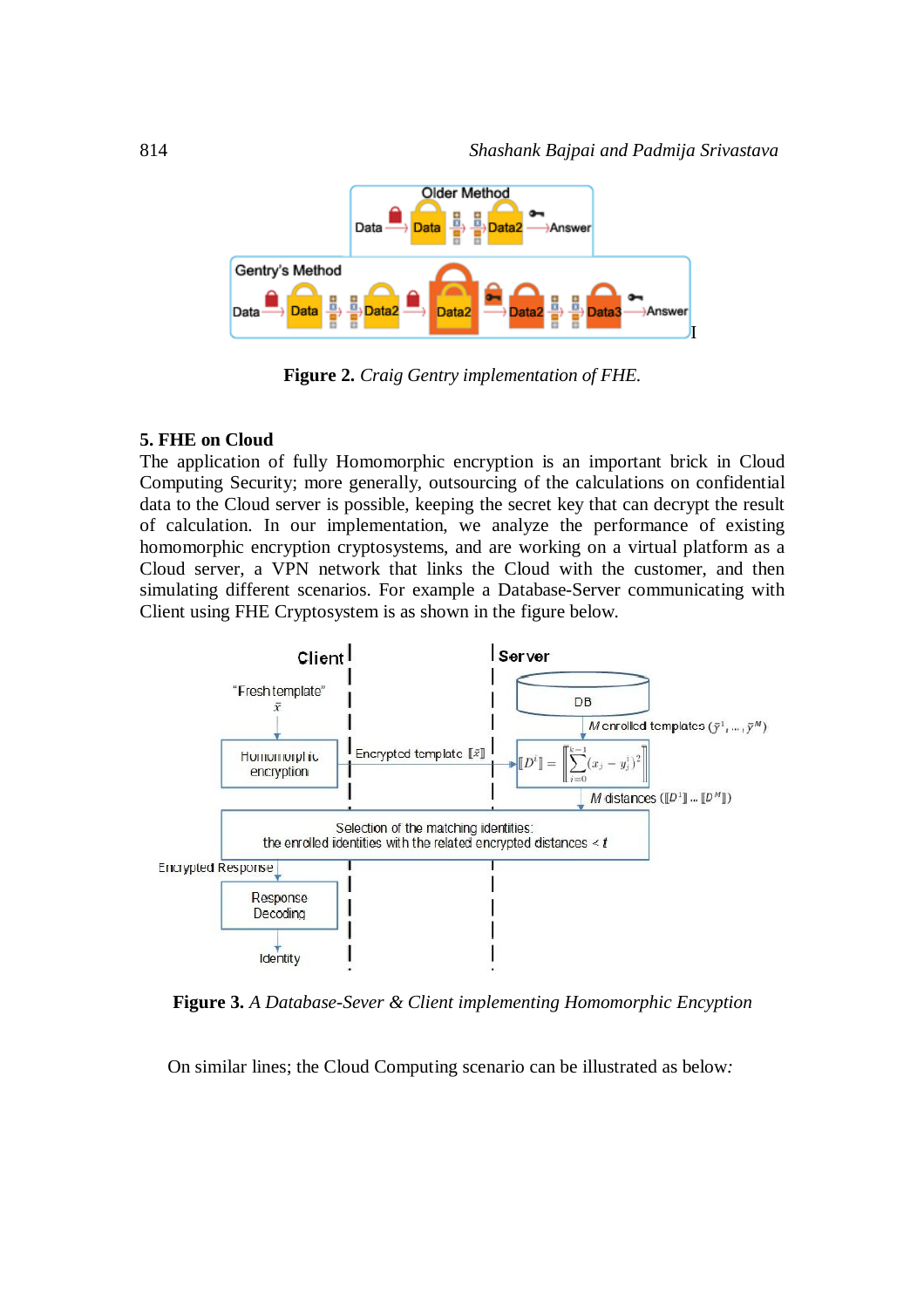

# **6. Challenges of FHE on Cloud**

The double layer of encryption causes the system runs too slowly for practical use.

We are working on optimizing the same for specific applications such as searching databases for records reduce the time complexity. Also to trust a very new encryption scheme for confidentiality is not feasible and it requires considerable  $(\sim 10$ yrs) of usage exposure. A team from MIT's Computer Science and Artificial Intelligence Laboratory, who worked in conjunction with the University of Toronto and Microsoft Research, sought to combine multiple schemes to solve these challenges. The system starts with homomorphic encryption, with a decryption algorithm embedded in a garbled circuit which is itself protected by attribute-based encryption this ensures the process stays encrypted.

## **7. CONCLUSION**

Security of cloud computing based on fully homomorphic encryption is a new concept of security which is to enable to provide the results of calculations on encrypted data without knowing the raw entries on which the calculation was carried out respecting the confidentiality of data. Our work is based on the application of fully Homomorphic encryption to the security of Cloud Computing: a) Analyze and improve the existing cryptosystem to allow servers to perform various operations requested by the client. b) Improve the complexity of the homomorphic encryption algorithms and study the response time to requests according to the length of the public key.

#### **8.REFERENCES**

[1] Craig Gentry, A Fully Homomorphic Encryption Scheme, 2009 http://crypto.stanford.edu/craig/craig-thesis.pdf